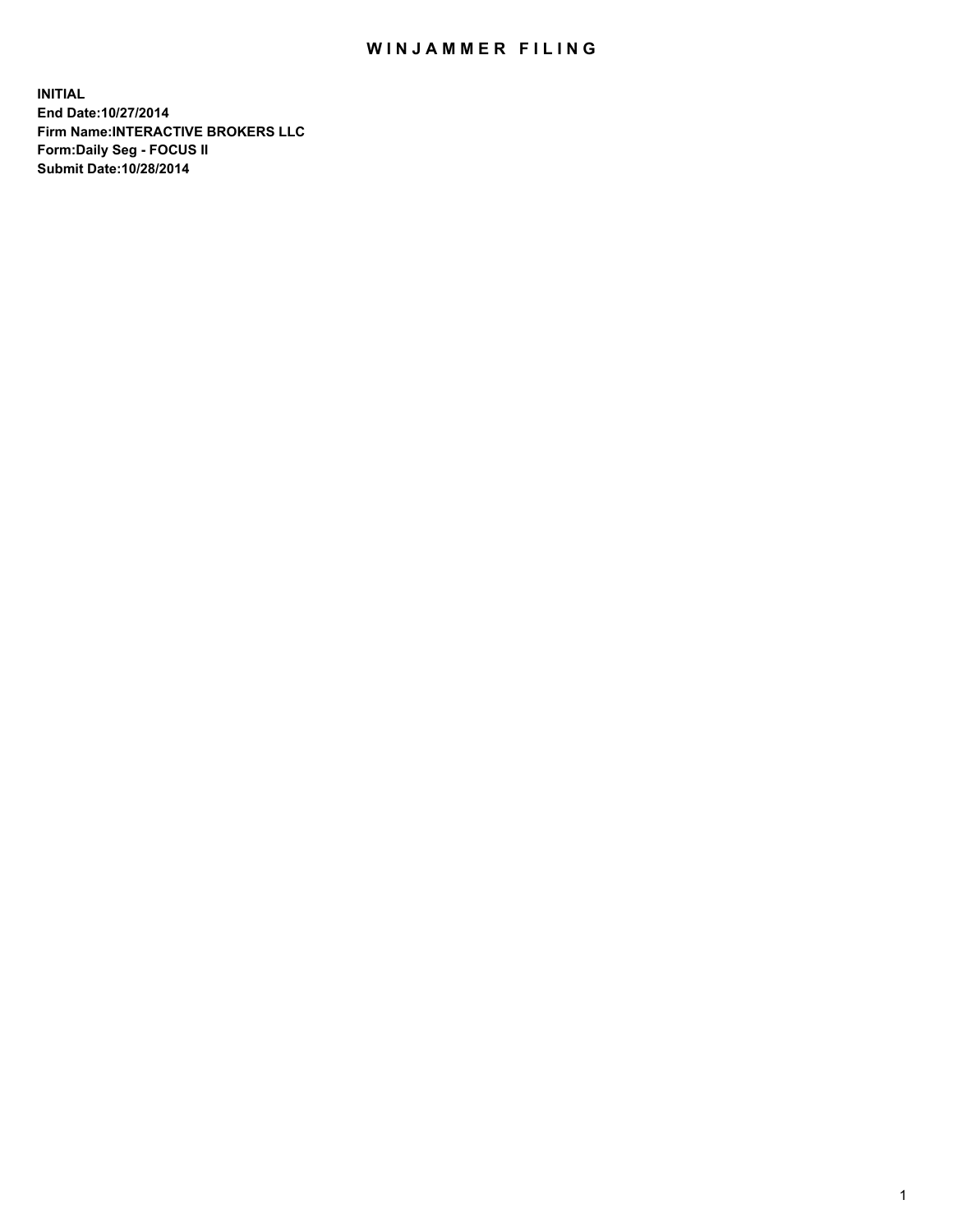## **INITIAL End Date:10/27/2014 Firm Name:INTERACTIVE BROKERS LLC Form:Daily Seg - FOCUS II Submit Date:10/28/2014 Daily Segregation - Cover Page**

| Name of Company<br><b>Contact Name</b><br><b>Contact Phone Number</b><br><b>Contact Email Address</b>                                                                                                                                                                                                                          | <b>INTERACTIVE BROKERS LLC</b><br><b>Michael Ellman</b><br>203-422-8926<br>mellman@interactivebrokers.co<br>$m$ |
|--------------------------------------------------------------------------------------------------------------------------------------------------------------------------------------------------------------------------------------------------------------------------------------------------------------------------------|-----------------------------------------------------------------------------------------------------------------|
| FCM's Customer Segregated Funds Residual Interest Target (choose one):<br>a. Minimum dollar amount: ; or<br>b. Minimum percentage of customer segregated funds required:% ; or<br>c. Dollar amount range between: and; or<br>d. Percentage range of customer segregated funds required between:% and%.                         | <u>0</u><br>0<br>155,000,000 245,000,000<br>0 <sub>0</sub>                                                      |
| FCM's Customer Secured Amount Funds Residual Interest Target (choose one):<br>a. Minimum dollar amount: ; or<br>b. Minimum percentage of customer secured funds required:% ; or<br>c. Dollar amount range between: and; or<br>d. Percentage range of customer secured funds required between:% and%.                           | <u>0</u><br>0<br>80,000,000 120,000,000<br>0 <sub>0</sub>                                                       |
| FCM's Cleared Swaps Customer Collateral Residual Interest Target (choose one):<br>a. Minimum dollar amount: ; or<br>b. Minimum percentage of cleared swaps customer collateral required:% ; or<br>c. Dollar amount range between: and; or<br>d. Percentage range of cleared swaps customer collateral required between:% and%. | $\overline{\mathbf{0}}$<br>$\underline{\mathbf{0}}$<br>0 <sub>0</sub><br>0 <sub>0</sub>                         |
| Current ANC:on<br><b>Broker Dealer Minimum</b><br>Debit/Deficit - CustomersCurrent AmountGross Amount<br>Domestic Debit/Deficit<br>Foreign Debit/Deficit                                                                                                                                                                       | <u>2,297,597,352 27-OCT-2014</u><br>358,740,998<br>3,837,129<br>4,113,1890                                      |
| Debit/Deficit - Non CustomersCurrent AmountGross Amount<br>Domestic Debit/Deficit<br>Foreign Debit/Deficit<br>Proprietary Profit/Loss<br>Domestic Profit/Loss                                                                                                                                                                  | 0 <sub>0</sub><br>0 <sub>0</sub><br><u>0</u>                                                                    |
| Foreign Profit/Loss<br>Proprietary Open Trade Equity<br>Domestic OTE<br>Foreign OTE<br><b>SPAN</b><br><b>Customer SPAN Calculation</b>                                                                                                                                                                                         | <u>0</u><br><u>0</u><br><u>0</u><br>1,012,719,143                                                               |
| Non-Customer SPAN Calcualation<br><b>Proprietary Capital Charges</b><br>Minimum Dollar Amount Requirement<br>Other NFA Dollar Amount Requirement                                                                                                                                                                               | <u>31,399,852</u><br><u>0</u><br>20,000,000 [7465]<br>21,383,578 [7475]                                         |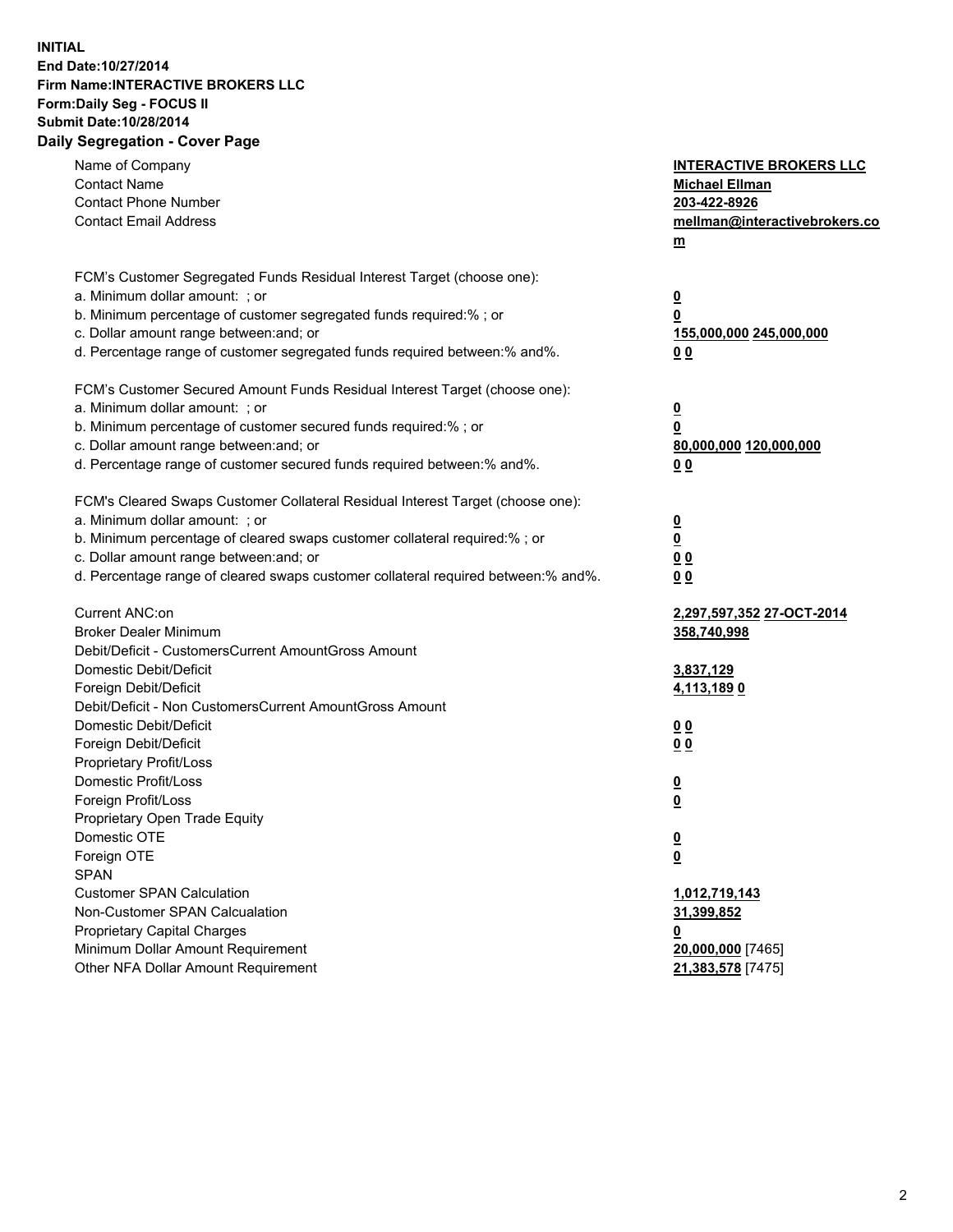## **INITIAL End Date:10/27/2014 Firm Name:INTERACTIVE BROKERS LLC Form:Daily Seg - FOCUS II Submit Date:10/28/2014 Daily Segregation - Secured Amounts**

|     | Dany Ocgregation - Oceanea Annoanta                                                         |                                          |
|-----|---------------------------------------------------------------------------------------------|------------------------------------------|
|     | Foreign Futures and Foreign Options Secured Amounts                                         |                                          |
|     | Amount required to be set aside pursuant to law, rule or regulation of a foreign            | $0$ [7305]                               |
|     | government or a rule of a self-regulatory organization authorized thereunder                |                                          |
| 1.  | Net ledger balance - Foreign Futures and Foreign Option Trading - All Customers             |                                          |
|     | A. Cash                                                                                     | 309,622,313 [7315]                       |
|     | B. Securities (at market)                                                                   | $0$ [7317]                               |
| 2.  | Net unrealized profit (loss) in open futures contracts traded on a foreign board of trade   | -10,848,485 [7325]                       |
| 3.  | Exchange traded options                                                                     |                                          |
|     | a. Market value of open option contracts purchased on a foreign board of trade              | 187,395 [7335]                           |
|     | b. Market value of open contracts granted (sold) on a foreign board of trade                | <mark>-382,678</mark> [7337]             |
| 4.  | Net equity (deficit) (add lines 1.2. and 3.)                                                | 298,578,545 [7345]                       |
| 5.  | Account liquidating to a deficit and account with a debit balances - gross amount           | 4,113,189 [7351]                         |
|     | Less: amount offset by customer owned securities                                            | 0 [7352] 4,113,189 [7354]                |
| 6.  | Amount required to be set aside as the secured amount - Net Liquidating Equity              | 302,691,734 [7355]                       |
|     | Method (add lines 4 and 5)                                                                  |                                          |
| 7.  | Greater of amount required to be set aside pursuant to foreign jurisdiction (above) or line | 302,691,734 [7360]                       |
|     | 6.                                                                                          |                                          |
|     | FUNDS DEPOSITED IN SEPARATE REGULATION 30.7 ACCOUNTS                                        |                                          |
| 1.  | Cash in banks                                                                               |                                          |
|     | A. Banks located in the United States                                                       | 352,806,703 [7500]                       |
|     | B. Other banks qualified under Regulation 30.7                                              | 0 [7520] 352,806,703 [7530]              |
| 2.  | Securities                                                                                  |                                          |
|     | A. In safekeeping with banks located in the United States                                   | $0$ [7540]                               |
|     | B. In safekeeping with other banks qualified under Regulation 30.7                          | 0 [7560] 0 [7570]                        |
| 3.  | Equities with registered futures commission merchants                                       |                                          |
|     | A. Cash                                                                                     | $0$ [7580]                               |
|     | <b>B.</b> Securities                                                                        | $0$ [7590]                               |
|     | C. Unrealized gain (loss) on open futures contracts                                         | $0$ [7600]                               |
|     | D. Value of long option contracts                                                           | $0$ [7610]                               |
|     | E. Value of short option contracts                                                          | 0 [7615] 0 [7620]                        |
| 4.  | Amounts held by clearing organizations of foreign boards of trade                           |                                          |
|     | A. Cash                                                                                     | $0$ [7640]                               |
|     | <b>B.</b> Securities                                                                        | $0$ [7650]                               |
|     | C. Amount due to (from) clearing organization - daily variation                             | $0$ [7660]                               |
|     | D. Value of long option contracts                                                           | $0$ [7670]                               |
|     | E. Value of short option contracts                                                          | 0 [7675] 0 [7680]                        |
| 5.  | Amounts held by members of foreign boards of trade                                          |                                          |
|     | A. Cash                                                                                     | 58,503,219 [7700]                        |
|     | <b>B.</b> Securities                                                                        | $0$ [7710]                               |
|     | C. Unrealized gain (loss) on open futures contracts                                         | 800,097 [7720]                           |
|     | D. Value of long option contracts                                                           | 187,402 [7730]                           |
|     | E. Value of short option contracts                                                          | <u>-382,692</u> [7735] 59,108,026 [7740] |
| 6.  | Amounts with other depositories designated by a foreign board of trade                      | 0 [7760]                                 |
| 7.  | Segregated funds on hand                                                                    | $0$ [7765]                               |
| 8.  | Total funds in separate section 30.7 accounts                                               | 411,914,729 [7770]                       |
| 9.  | Excess (deficiency) Set Aside for Secured Amount (subtract line 7 Secured Statement         | 109,222,995 [7380]                       |
|     | Page 1 from Line 8)                                                                         |                                          |
| 10. | Management Target Amount for Excess funds in separate section 30.7 accounts                 | 80,000,000 [7780]                        |
| 11. | Excess (deficiency) funds in separate 30.7 accounts over (under) Management Target          | 29,222,995 [7785]                        |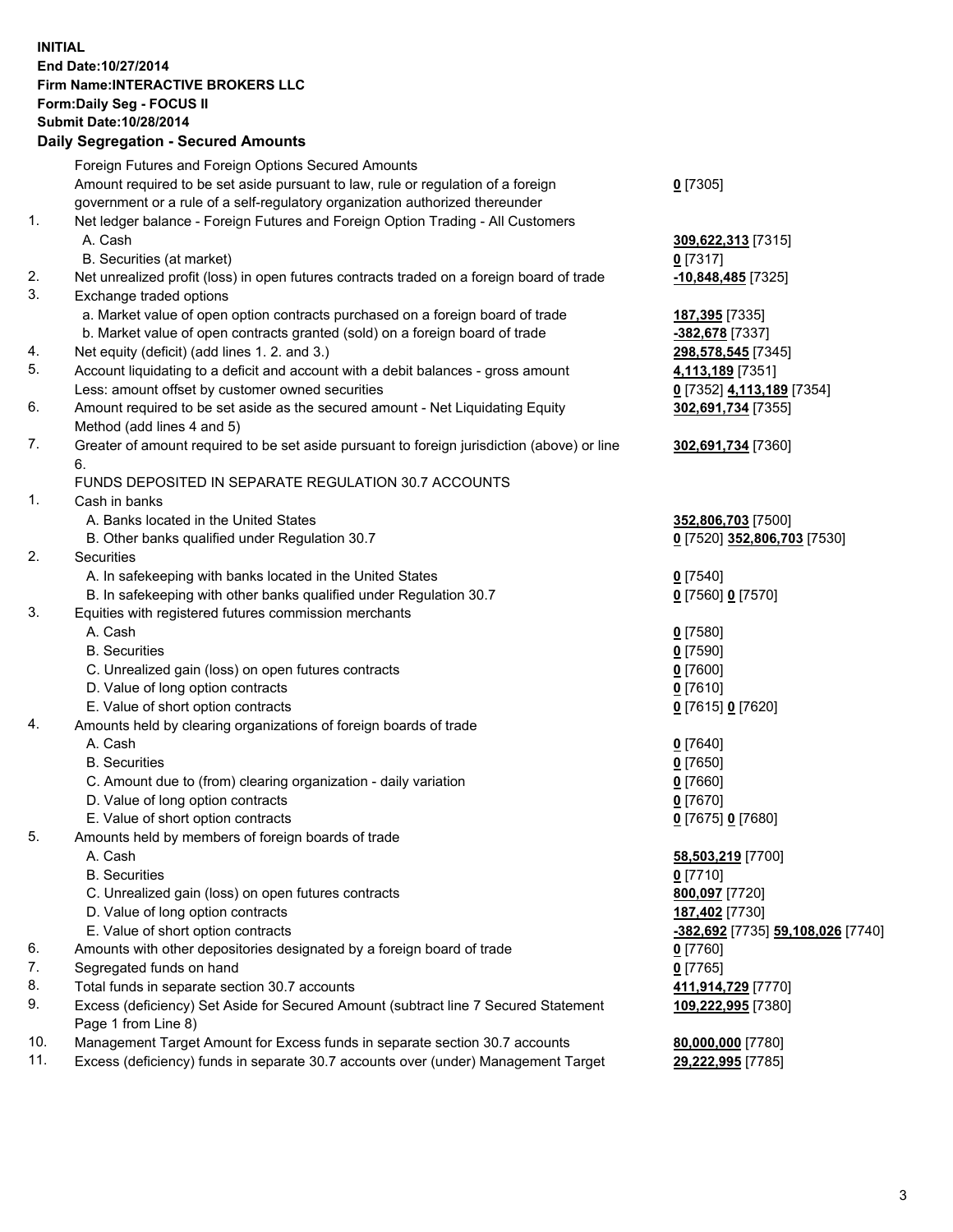**INITIAL End Date:10/27/2014 Firm Name:INTERACTIVE BROKERS LLC Form:Daily Seg - FOCUS II Submit Date:10/28/2014 Daily Segregation - Segregation Statement** SEGREGATION REQUIREMENTS(Section 4d(2) of the CEAct) 1. Net ledger balance A. Cash **2,333,254,142** [7010] B. Securities (at market) **0** [7020] 2. Net unrealized profit (loss) in open futures contracts traded on a contract market **-76,411,488** [7030] 3. Exchange traded options A. Add market value of open option contracts purchased on a contract market **79,393,131** [7032] B. Deduct market value of open option contracts granted (sold) on a contract market **-160,616,842** [7033] 4. Net equity (deficit) (add lines 1, 2 and 3) **2,175,618,943** [7040] 5. Accounts liquidating to a deficit and accounts with debit balances - gross amount **3,837,129** [7045] Less: amount offset by customer securities **0** [7047] **3,837,129** [7050] 6. Amount required to be segregated (add lines 4 and 5) **2,179,456,072** [7060] FUNDS IN SEGREGATED ACCOUNTS 7. Deposited in segregated funds bank accounts A. Cash **293,978,900** [7070] B. Securities representing investments of customers' funds (at market) **1,213,978,937** [7080] C. Securities held for particular customers or option customers in lieu of cash (at market) **0** [7090] 8. Margins on deposit with derivatives clearing organizations of contract markets A. Cash **8,815,256** [7100] B. Securities representing investments of customers' funds (at market) **77,530,959** [7110] C. Securities held for particular customers or option customers in lieu of cash (at market) **0** [7120] 9. Net settlement from (to) derivatives clearing organizations of contract markets **-2,307,146** [7130] 10. Exchange traded options A. Value of open long option contracts **1,106,752** [7132] B. Value of open short option contracts **-4,639,916** [7133] 11. Net equities with other FCMs A. Net liquidating equity **-77,383,325** [7140] B. Securities representing investments of customers' funds (at market) **889,963,600** [7160] C. Securities held for particular customers or option customers in lieu of cash (at market) **0** [7170] 12. Segregated funds on hand **0** [7150] 13. Total amount in segregation (add lines 7 through 12) **2,401,044,017** [7180] 14. Excess (deficiency) funds in segregation (subtract line 6 from line 13) **221,587,945** [7190] 15. Management Target Amount for Excess funds in segregation **155,000,000** [7194]

16. Excess (deficiency) funds in segregation over (under) Management Target Amount Excess

**66,587,945** [7198]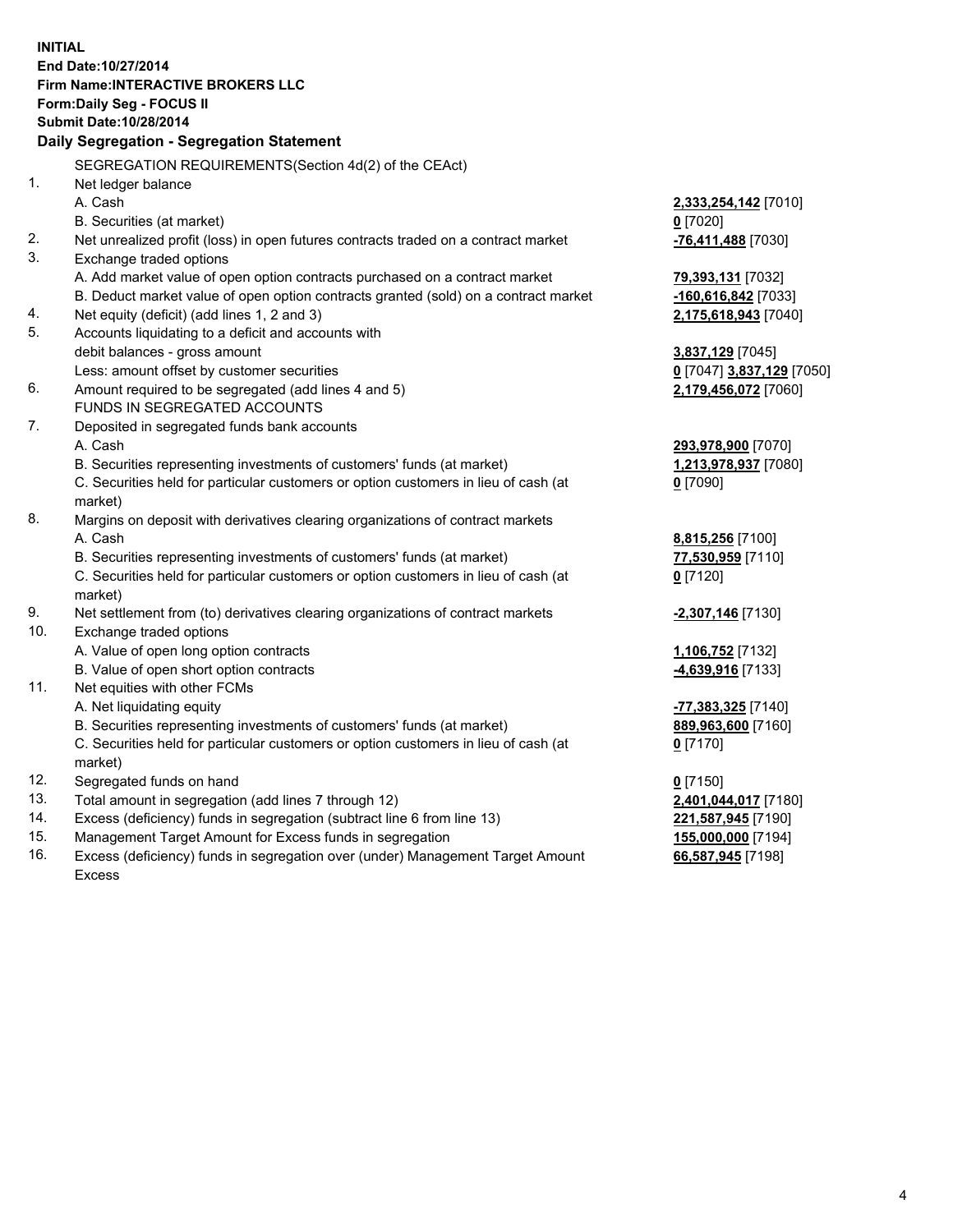## **INITIAL End Date:10/27/2014 Firm Name:INTERACTIVE BROKERS LLC Form:Daily Seg - FOCUS II Submit Date:10/28/2014 Daily Segregation - Supplemental**

| $\blacksquare$ | Total gross margin deficiencies - Segregated Funds Origin                              | 307,740 [9100] |
|----------------|----------------------------------------------------------------------------------------|----------------|
| $\blacksquare$ | Total gross margin deficiencies - Secured Funds Origin                                 | 34,824 [9101]  |
| $\blacksquare$ | Total gross margin deficiencies - Cleared Swaps Customer Collateral Funds Origin       | $0$ [9102]     |
| $\blacksquare$ | Total gross margin deficiencies - Noncustomer and Proprietary Accounts Origin          | 0 [9103]       |
| $\blacksquare$ | Total number of accounts contributing to total gross margin deficiencies - Segregated  | 9 [9104]       |
|                | <b>Funds Origin</b>                                                                    |                |
| $\blacksquare$ | Total number of accounts contributing to total gross margin deficiencies - Secured     | $3$ [9105]     |
|                | <b>Funds Origin</b>                                                                    |                |
| $\blacksquare$ | Total number of accounts contributing to the total gross margin deficiencies - Cleared | $0$ [9106]     |
|                | Swaps Customer Collateral Funds Origin                                                 |                |
| $\blacksquare$ | Total number of accounts contributing to the total gross margin deficiencies -         | $0$ [9107]     |
|                | Noncustomer and Proprietary Accounts Origin                                            |                |
| $\blacksquare$ | Upload a copy of the firm's daily margin report the FCM uses to issue margin calls     |                |
|                | which corresponds with the reporting date.                                             |                |

10.27.2014 Commodity Margin Deficiency Report.xls